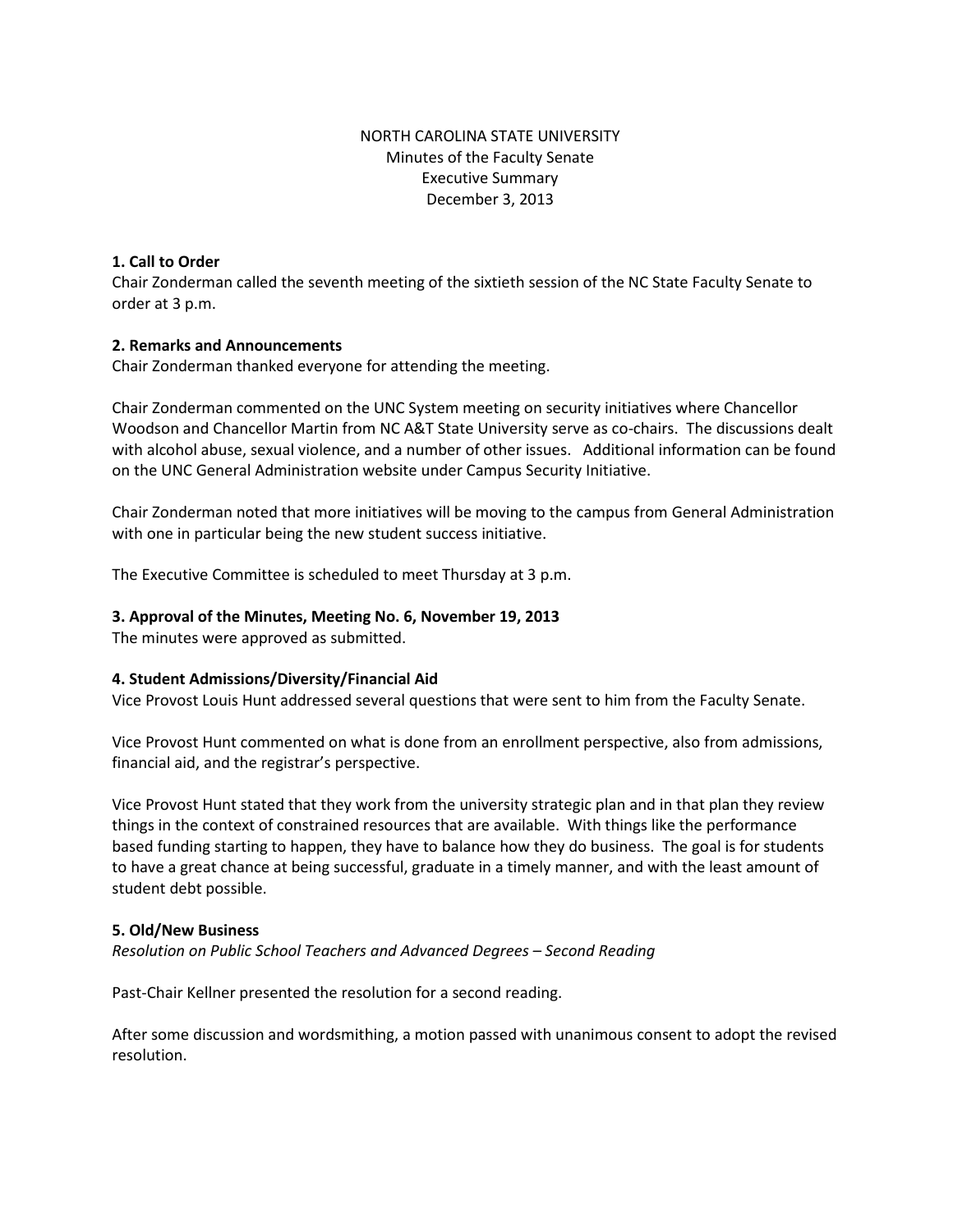*Recommended addition to Article VI of the Faculty Senate Bylaw as Section 8 Article VI: "Consistent with Section 5 Article VI of the General Faculty Bylaws, faculty with at least 0.75 FTE serving at the departmental level may run for the Senate"* 

A motion passed with unanimous support to table a vote on the addition to the bylaws. The item will be sent back to committee for further discussion.

### *Resolution of Appreciation to Carrie Leger*

Chair Zonderman explained that the resolution was sent from the Athletics Council asking for an endorsement from the Faculty Senate*.* 

After much discussion the motion passed to endorse the resolution with 15 for and 4 abstentions.

### **6. Issues of Concern**

Senator Lucia would like the faculty to make a statement on the Hofmann Forest issue.

The issue will be discussed in the Executive Committee meeting to determine if it needs to be sent to a committee.

Chair Zonderman stated that he would report back to the Senate in the spring.

Senator Heitmann presented an issue of concern on how the library is regarded in terms of whether they are classified as an academic unit or not.

Chair Zonderman stated that Vice Provost Nutter is tentatively scheduled to attend a Senate meeting in the spring and based on her remarks, the Senate may want to pursue the issue further.

### *Update for Fall 2013*

Chair Zonderman reported that all issues of concern from the Fall semester have gone into committee and several have been resolved. The committees decided not to pursue some of them further.

### **7. Remarks from Provost Arden**

Provost Arden commended the Enrollment Management Team on the job they are doing and stated that Enrollment Management is critical to the overall management of the university.

Provost Arden stated that the issue about underrepresented minority admissions is an important issue that he and other members of the administration discuss on a regular basis. Prior to attending the meeting today, he had a discussion with some external groups and funding agencies about NC State's participation in a state wide program to increase access of underrepresented minorities to higher education. He added that the discussion on access and achievement of underrepresented minorities is being led out of the White House and is the theme First Lady Michele Obama is going to address during the President's second term.

# **8. Adjourn**

A motion passed to adjourn the meeting at 4:51 p.m.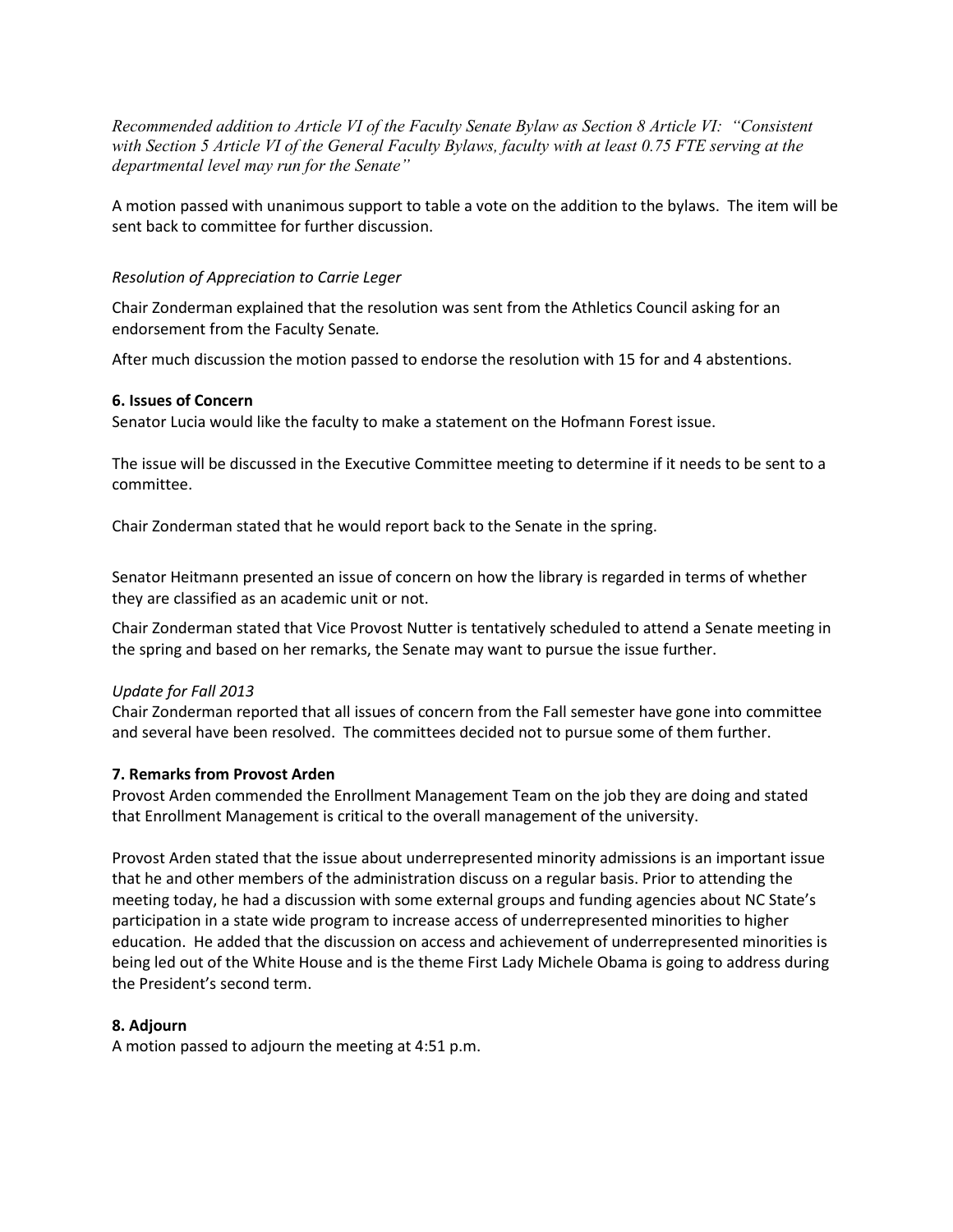# NORTH CAROLINA STATE UNIVERSITY Minutes of the Faculty Senate

# **Regular Meeting No.7 of the of the 60th Session: Faculty Senate Chamber December 3, 2013**

**Present:** Chair Zonderman, Immediate Past- Chair Kellner, Secretary Daley, Provost Arden; Senators Aday, Aspnes, Bernhard, Bird, Borden, Bourham, Bradley, Fleisher, Funkhouser, Heitmann, Knopp, Krause, Lucia, Lunardi, J. Moore, Penrose, Spontak, Sztajn, P. Williams

**Excused:** Parliamentarian Weiner; Senators Ade, Allaire, Bartlett, Devetsikiotis, Morgado, Rucker

**Absent:** Senators, Baumer, Edwards, Fuentes, Knowles, Laffitte, Marks, M. Moore, Nfah-Abbenyi, M. Moore, Tyler

**Guests:** Betsy Brown, Provost's Office; Marcia Gumpertz, OIED; Fred Cubbage, Professor; Eileen Goldgeier, General Counsel; Marc Hoit, Vice Chancellor, Information Technology

# **1. Call to Order**

Chair Zonderman called the seventh meeting of the sixtieth session of the NC State Faculty Senate to order at 3 p.m.

# **2. Remarks and Announcements**

Chair Zonderman thanked everyone for attending the meeting.

Chair Zonderman commented on the UNC System meeting on security initiatives where Chancellor Woodson and Chancellor Martin from NC A&T State University serve as co-chairs. He stated that the attendance was good with people attending from various universities. The discussions dealt with issues such as alcohol abuse, sexual violence, and a number of other issues. Additional information can be found on the UNC General Administration website under Campus Security Initiative.

Chair Zonderman noted that more initiatives will be moving to the campus from General Administration with one in particular being the new student success initiative.

# **3. Approval of the Minutes, Meeting No. 6, November 19, 2013**

The minutes were approved as submitted.

# **4. Student Admissions/Diversity/Financial Aid**

Vice Provost Louis Hunt addressed the following questions he received from the Faculty Senate.

*How do the increasing admission standards and selectivity impact the diversity of the undergraduate student body?*

*How do the admissions process and standards differ from an entering high school graduate versus a community college student coming from the articulation agreement?*

*How good are SAT and ACT scores and high school GPA's at predicting students' retention in academic success?*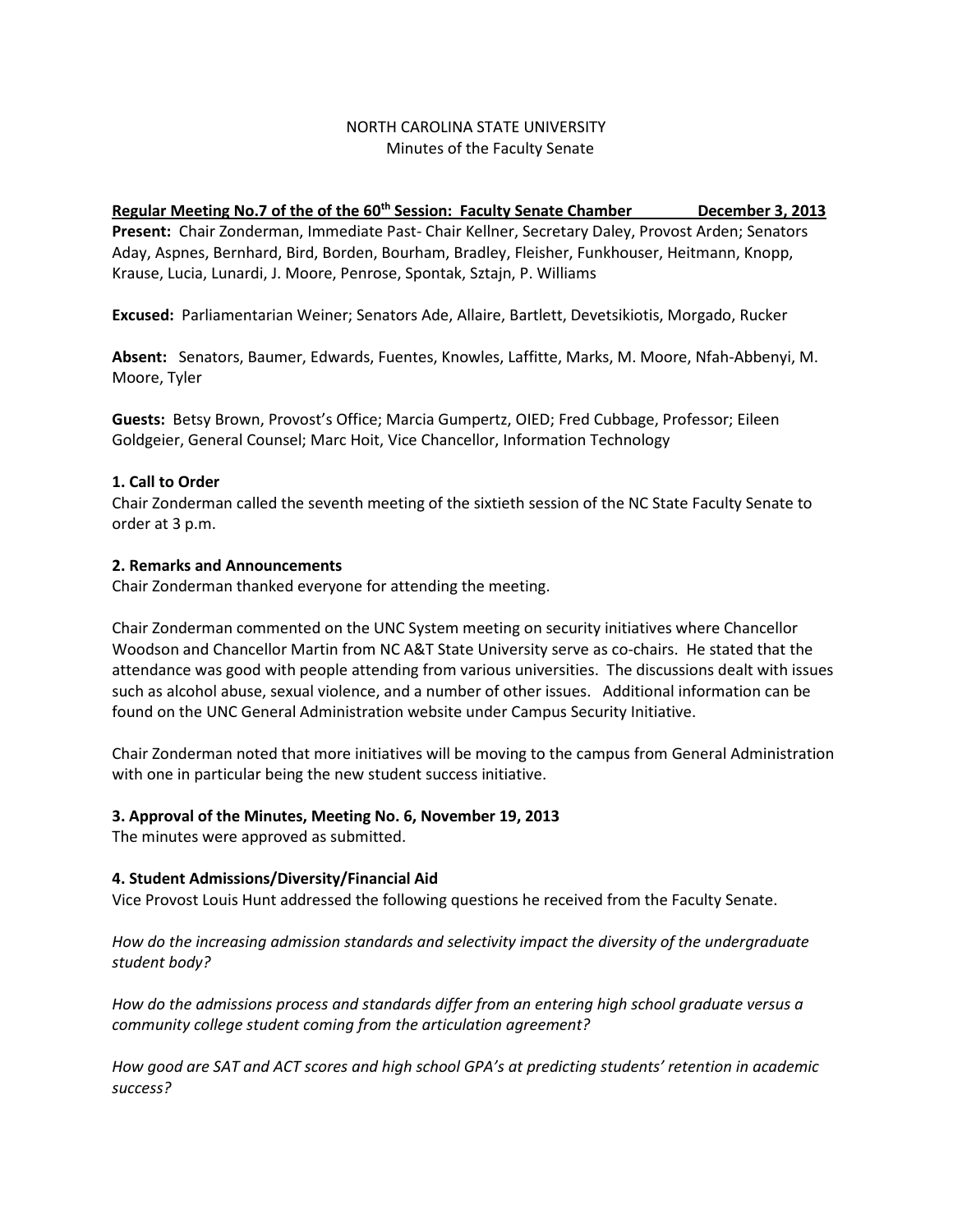### *How much of student aid is need-base and how much is merit base?*

Vice Provost Hunt commented on what is done from an enrollment perspective, also from admissions, financial aid, and the registrar's perspective.

Vice Provost Hunt stated that they work from the university strategic plan and in that plan they review things in the context of constrained resources that are available, and with things like the performance based funding starting to happen, they have to balance how they do business. The goal is for students to have a great chance at being successful, graduate in a timely manner, and with the least amount of student debt possible.

Vice Provost Hunt reported that their strongest classes have been in the last three years, with the last two being especially strong. The average SAT reported for the incoming class was 1242; the high school weighted GPA was 4.43, and un-weighted was 3.64. More than 50% of the incoming class was in the top 10% of their graduating class and included more than 200 salutatorian/valedictorians.

Vice Provost Hunt reported that the freshmen and sophomore retention rate for this cohort was 92.6%, which is the highest ever. The six year graduation rate for the 2007 cohort is 79%, which is the highest ever. The six year graduation rate for African American students has risen dramatically from 60% in 2005 to 68% in 2007.

This year the university has its highest out of state enrollment at 16 percent and highest international enrollment at 3.4 percent. The diversity is as great as it has ever been. Last year the number of students that declared themselves as white was at a ten year low, and so was the number declaring themselves as African American students.

Hunt stated that they have made a lot of changes and the evidence being seen in this applicant pool suggests that the university is getting a much stronger applicant pool across the board.

Hunt stated that transfer students are important to the university. Transfer is a great pathway for a lot of students that otherwise couldn't come in as freshmen or a student that doesn't have the same academic opportunities in high school or didn't attend the same quality of high school.

Hunt stated that they are changing their processes fairly dramatically. Sometimes he hears where not everyone is as pleased with transfer students as they are with freshmen, which is surprising. There may be a number of factors with one being they come from a variety of backgrounds. They have reviewed their processes and think the way they are admitting the students put them at a disadvantage, that they get in too late so they don't get all that up front advising. Enrollment Management has made some significant changes to improve that. Last year they started a transfer start. He stated that it is a moving target and it is where they have listened to faculty advice and have tried to implement it.

Vice Provost Hunt addressed the question on how well does SAT's and GPA's predict students' success. He stated that high school GPA's are the best predictor, but SAT's do add information. They use a holistic approach in admitting students by using all the information available to balance and weigh it differently for different applicants. He stated that they also participate with College Board doing SAT validity studies to see how well their predictions work. They have had good results with that and it helps them to modify and understand their decision processes better.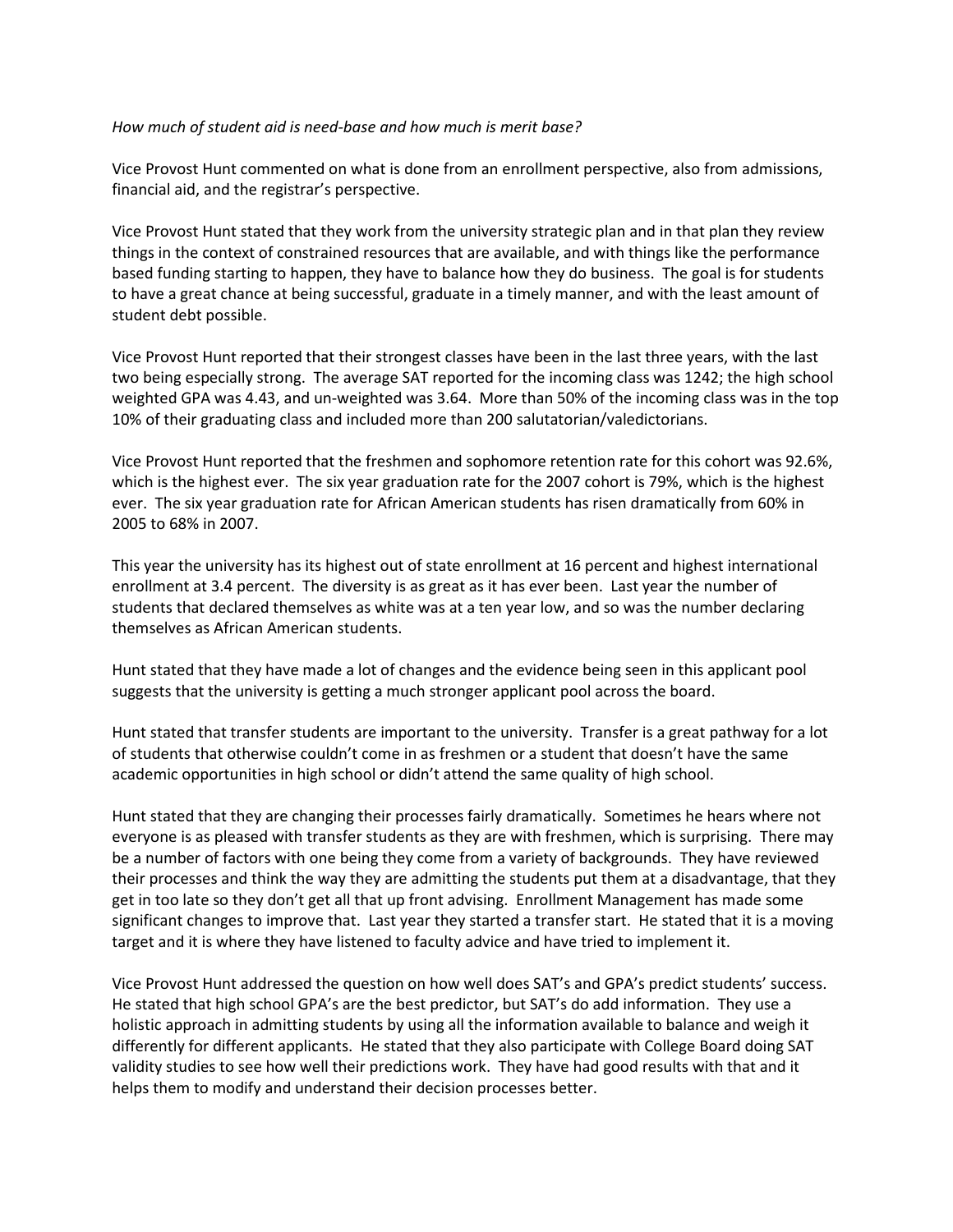Vice Provost Hunt explained that the financial aid piece (need versus merit) is obviously important. He stated that NC State has had a long term commitment to accessibility through keeping cost low and also by putting a lot of money into need based financial aid. There are also very good packages provided for students, which is important for their success. The university currently meets about 81.6% of need, which is actually quite high. Approximately 52% of the students demonstrate some need when they submit FAFSA and 24% are Pell eligible.

Hunt stated that there is obviously a very blurred line between what is need and what is merit. Some scholarships blend the two so it's difficult to separate them out. All of the students that get admitted to NC State are meritorious, they are all really good students and 52% of them have need.

Hunted reported that there are some programs that people might not be familiar with like the Goodnights' Scholars Program, which is a great program and has graduated two cohorts. The program funds 50 students per year for STEM affiliated educational majors. They pay full tuition and fees for those students but the students have to demonstrate excellent academics and they also have to have some need associated with them.

Vice Provost Hunt stated that they advocate for more merit aid because these are great students. Last year 168 fulltime, first time freshmen students received merit only, which was 4% of NC State's incoming class. Georgia Tech had 224, which was 7.4% of their incoming class. A school like Auburn University had 640 students to get merit aid, which was 16.8% of their class and the University of South Carolina provided merit for 1,816 of their students, which was 39.67 percent, so from that perspective Hunt stated that he would feel good if NC State had more merit aid to work on top students.

# *Questions and Comments*

# *How does the performance of transfer students compare to students that come in as freshmen?*

Hunt responded that the problem is they are a very diverse group. They have different motivations and you don't know what their goals are. Their goals are sometimes difficult, but for the most part they do quite well and their GPA's are comparable and their graduation rates are favorable.

# *What are the criteria to receive aid for the Pack Promise Program? What is the size? What is the graduation rate?*

Hunt responded that they are currently only admitting 200 students into the program and the students have to have a zero EFC (expected family contribution) on FAFSA. He would like to see the program change dramatically. He stated that he would like to see the resources balanced across all the kids equitably.

Hunt commented that the students have been quite successful and have outperformed their predictions.

### *Does the lack of AP courses at rural schools affect the diversity of our students?*

Tommy Griffin, Director of Admissions, explained that AP courses are something that they look for and expect, but they try to look at students in the context of the high school. It is taken into account that a student from a Wake County high school should have some AP classes because they are readily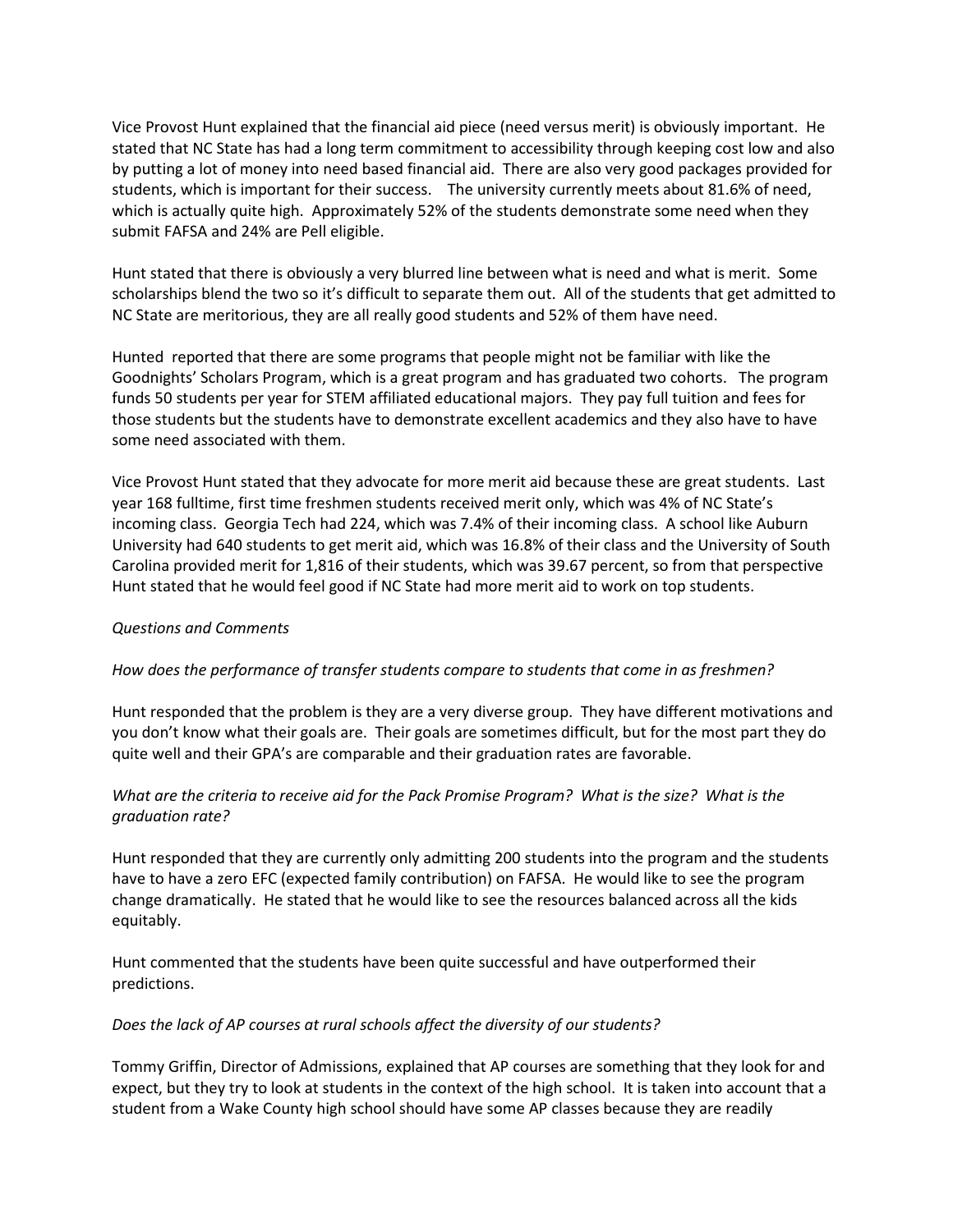available. A student from a rural high school would have a more limited access to AP classes. He noted that someone from a private school is going to have a different background from public schools, so they try to take into account that some students are going to have more AP classes than others based on where they are from.

Griffin stated that UNC Chapel Hill has done a study in their admissions office. They have done a study in looking at the classes that students bring in and the academic performance of their students in the form of their first year grade point average. They have found that up to five classes having an additional AP class makes a difference in the grade point average of their freshmen. At five and beyond there is no difference in the academic performance in terms of grade point average of their students.

### *How much influence do we have regarding transfer students under the Community College System?*

Hunt responded that the College of Engineering works closely with the Community College System to make sure the pre-engineering curriculum matches the expectation that NC State would have here; there is a common catalog there and articulation agreement.

Griffin added that part of the idea is to have a core of thirty hours, basically one year's worth of credit that will transfer to all UNC system schools to meet some of the general education requirements and then to have a pre-major track for those students beyond those thirty hours to make sure that they are taking courses that will work for that track.

Griffin stated that now is a good time to be engaged with your colleagues at the other UNC system campuses to get input to General Administration on which courses would track the best for majors. The other piece of that is we are looking at a diverse transfer agreement. NC State is part of a pilot program at four UNC System universities where students that come with less than thirty hours of credit would be able to come here after a year and then transfer to retroactively earn an Associate degree as well.

Hunt stated that there is another piece, which is how do we bring these students to this campus. The reality is this is a much different institution and experience than a lot of places that they have been. It is mainly a lot of opportunity to examine our own practices.

*A faculty member commented, with all the good news about our students coming in, how much of that is dependent on the fact that our enrollment plan has reduced the number? If you had a full cohort three years ago, what would the class look like? How much has been gained by dropping the bottom bunch?*

Hunt stated that this is how they came up with the plan. It is an important point because NC State is a selective university. They do not bring a kid here for two years, load them up with debt and have them go away with no degree.

### *How has the yield changed over the last few years?*

Griffin stated that the yield has been going down by a percent or so for the last few years and that is to be expected. They are meeting a better group of students, but are not seeing a huge slide. In North Carolina, NC State is still a very strong school when it comes to a yield from North Carolina students.

Hunt added that this year they have seen a real shift in the distribution of the applicant pool, which has demonstrated higher academic preparation.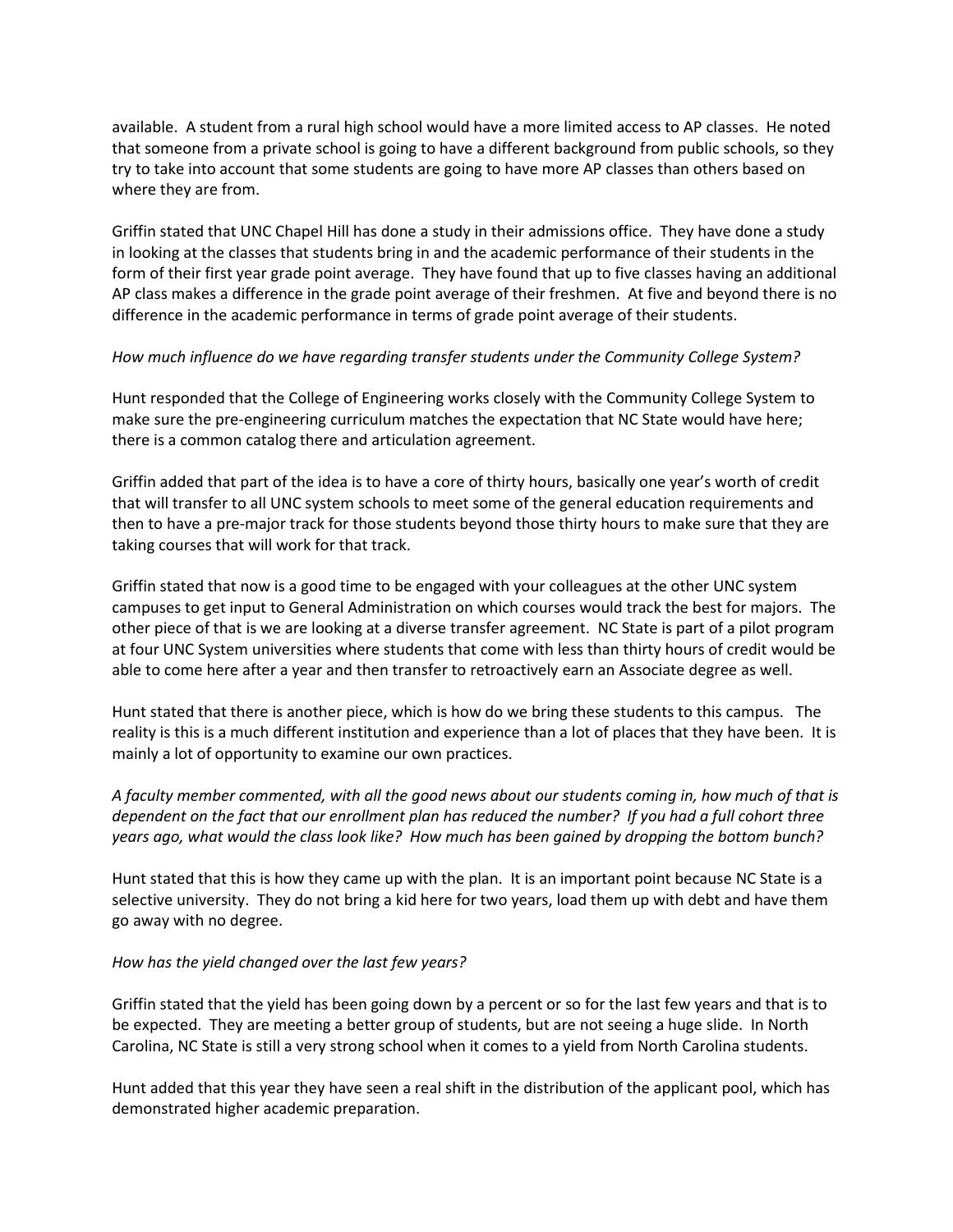### *How is the student debt situation moving from year to year?*

Hunt responded that the average debt for the students who graduated in May was about \$23,000.

# *If we have the lowest number of students that define themselves as only white or only black who are the others?*

Hunt stated that those students identifying themselves as Hispanic have increased and they expect that the number of people based on the population in North Carolina high schools of school aged children to continue to increase, then there will be fewer and fewer white students and more and more Hispanic and Latino students. The international population is separated out in separate categories.

### *What idea do you have for addressing the numbers that have declined?*

Hunt responded that they need to look at the two or more population. First the Federal Government added a category of two or more and a category of people that didn't report. The two or more is people identifying as more than one single race, which is 4% of NC State's population.

Hunt stated that last year only 20% of the African American applicants were admitted and this year they have done a little bit of a disservice in some of the recruitment over the years since they have really emphasized diversity. They have grown the applicant pool, but haven't grown the quality of that applicant pool. Unfortunately the numbers are such that the African American population in this state and around the country happens to have the lowest academic achievement demonstrated at high school graduation. They were able to expand that pool, but didn't expand the quality of the pool. He stated that they were obviously just standing still in a lot of areas and they weren't increasing the out of state.

Hunt stated that they weren't increasing diversity for all these years, and everything had been stagnant. They have moved in a direction to improve quality and to improve diversity in terms of geographic and other things. The applicant pool has decreased. They are currently down by about 1400 applications, but if you look at the quality of those divided up by ethnicity, there has been a gain in African Americans from last year to this year. He thinks they have attracted some kids that were not considering this institution. He stated that they need to figure out some creative ways to get on people's radars, getting them in here, and doing things to make them more admissible.

### *Regarding SAT scores, do you have target ranges that are specific to certain areas?*

Hunt responded that they don't have targets. Each applicant is reviewed carefully and also taken into account is the type of school they attended, such as rural schools where there were no AP courses. He stated that SAT's seem to have more predictability in cost, engineering, and education.

Griffin added that SAT scores are just one more piece of information.

### **5. Old/New Business**

*Resolution on Public School Teachers and Advanced Degrees – Second Reading*

Past Chair Kellner presented the resolution for a second reading.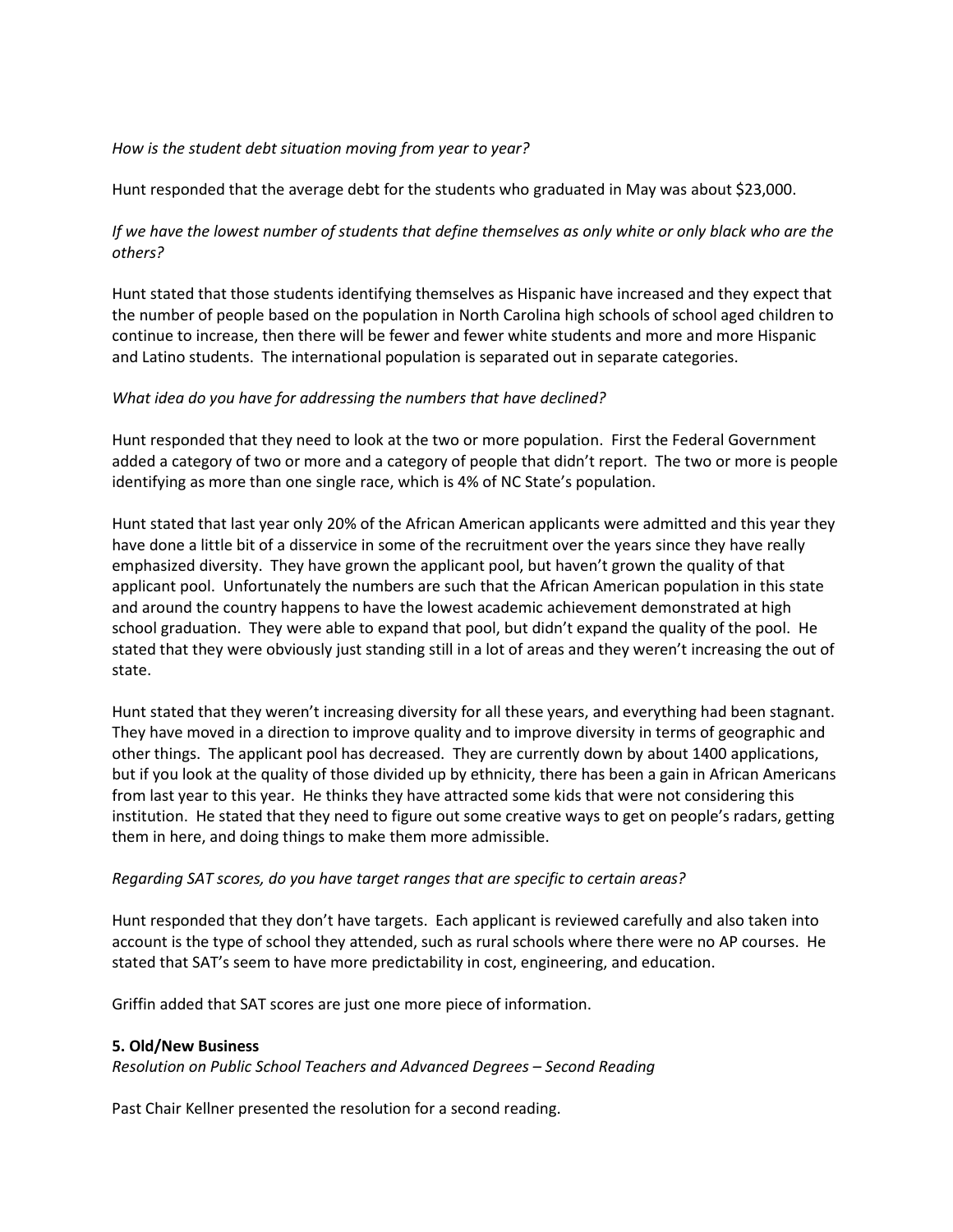After some discussion and wordsmithing, a motion passed with unanimous consent to adopt the resolution.

*Recommended addition to Article VI of the Faculty Senate Bylaw as Section 8 Article VI: "Consistent with Section 5 Article VI of the General Faculty Bylaws, faculty with at least 0.75 FTE serving at the departmental level may run for the Senate"* 

A motion was made and second to amend the addition to the Faculty Senate Bylaws to "faculty with at least 0.50 FTE serving at the departmental level may run for the Senate."

A motion passed with unanimous support to table a vote on the addition to the bylaws. The item will be sent back to committee for further discussion.

*Resolution of Appreciation to Carrie Leger*

Chair Zonderman explained that the resolution was sent from the Athletics Council asking for an endorsement from the Faculty Senate*.* 

After much discussion the motion passed to endorse the resolution with 15 for and 4 abstentions.

#### **6. Issues of Concern**

Senator Lucia stated that he would like the faculty to make a statement on the Hoffman Forest issue.

Chair Zonderman stated that the issue will be discussed in the Executive Committee meeting and they will decide whether or not to send it to a committee. He plans to report back to the Senate in the spring.

Senator Heitmann presented an issue of concern on how the library is regarded in terms of whether they are considered an academic unit or not.

Chair Zonderman stated that Susan Nutter is tentatively scheduled to attend a Senate meeting in the spring and based on her remarks, the Senate may want to pursue the issue further.

### *Update for Fall 2013*

Chair Zonderman reported that all issues of concern from the fall semester have gone into committee and several have been resolved. The committees have decided not to pursue some of them further.

### **7. Remarks from Provost Arden**

Provost Arden commended the Enrollment Management Team on the job that they do. He stated that Enrollment Management is critical to the overall management of the university, making sure that resources are accurately matched to the student body at multiple levels is something that is incredibly important with respect to achieving goals.

Provost Arden stated that the issue that came up about underrepresented minority admissions is an important issue, an issue that he and the administration talk about on a regular basis.

Provost Arden stated that he would like to see the attention go from a full discussion of access to one of attainment. Everyone gets obsessed with the percentage of a given ethnic group or a given geographic group that is being admitted. The important issue is how many graduate and of those that don't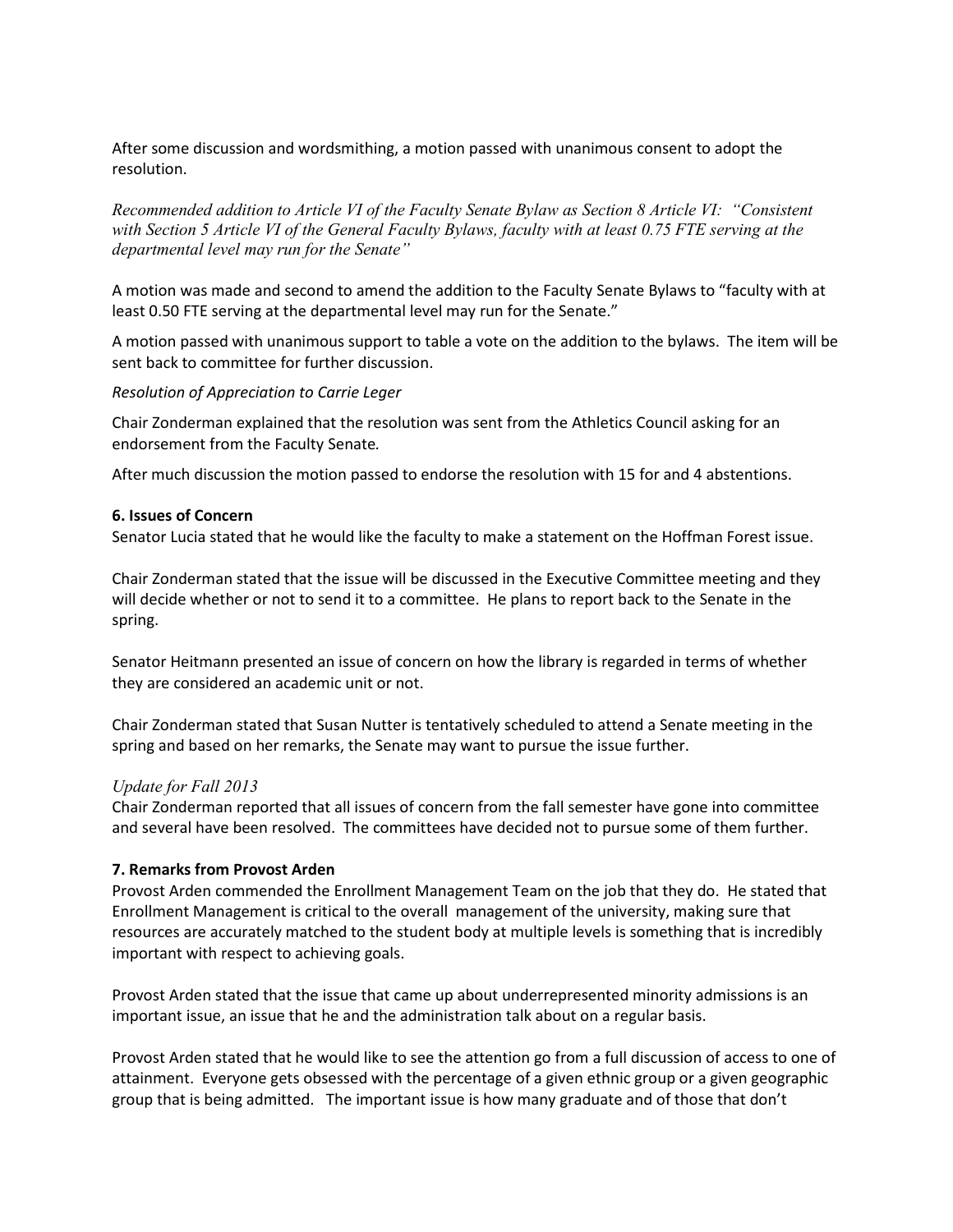graduate how much debt do they leave with. A phenomenal amount of debt is accrued by students who did not graduate from the university, so that is something to be very careful about. He stated that we can jack up the admitted rate and it looks great, but we also have to have a responsibility to have a discussion about attainment. This discussion is being led out of the White House and is the theme First Lady Michele Obama is going to address during the second term of the President, access and achievement of underrepresented minorities because some of the data are pretty scary if you look at the college going rate of the children in the lower 20% of the social economic status. That whole conversation about access, achievement, and attainment and even more about attainment of jobs that allow individuals to pay back debt is really a discussion that we need to get into.

Provost Arden noted that he just had a discussion with some external groups and funding agencies about NC State's participation in a state wide program to increase access of underrepresented minorities to higher education. There are some opportunities for outside groups to help State and other universities in the state to mount a comprehensive program of achievement and attainment. They are not just focused on entering into college, but they are also focused on attainment and fulfilling jobs as well.

Provost Arden stated that one thing we have to develop an understanding of is that sometimes funding of given units is a complex issue where funding is derived from multiple sources, that it is not so much of whether a unit is categorized as an academic or non-academic unit for a budget cut. There have been times in the past where other academic units such as the credit bearing units within Student Affairs that were not categorized on the academic side and got behind a budget cut as well. The bigger issue is the end result being budgets from not just cuts, but from new allocations, so as a highlight into that discussion, the decision this year to treat the library a little different (I view the library as an academic unit and I am passionate about investing in the library) but the decision not to place them in that category for budget cuts was because of a counter balancing decision to fully fund the library through enrollment increase dollars. Many of the units were not funded at all.

# *Questions and Comments*

*Since you brought up the issue of minority admissions I find it very interesting that we have six minority institutions in the system and some are under enrolled and we and other schools in the system are competing for African American students who qualify. This brings up the whole question of internal transfers within the system. It would be paternalistic and troublesome to say we would like to get transfers from quality students from A&T, NC Central, etc., but some of the schools might wish to enroll students on the promise that if they qualify and do very well they would be guaranteed at a certain point to enroll into another school of their choice in the system.* 

*The faculty member noted that it was done at another university where he was and it helped. He thinks it's something that should be considered here.* 

*Other questions asked were: What is done with intersystem transfers? Are there many of them? Are they looked down upon?* 

Provost Arden responded, "I wouldn't say that we look down on them. Every transfer that we accept from any other university is qualified to be here and is treated equally with other students. "